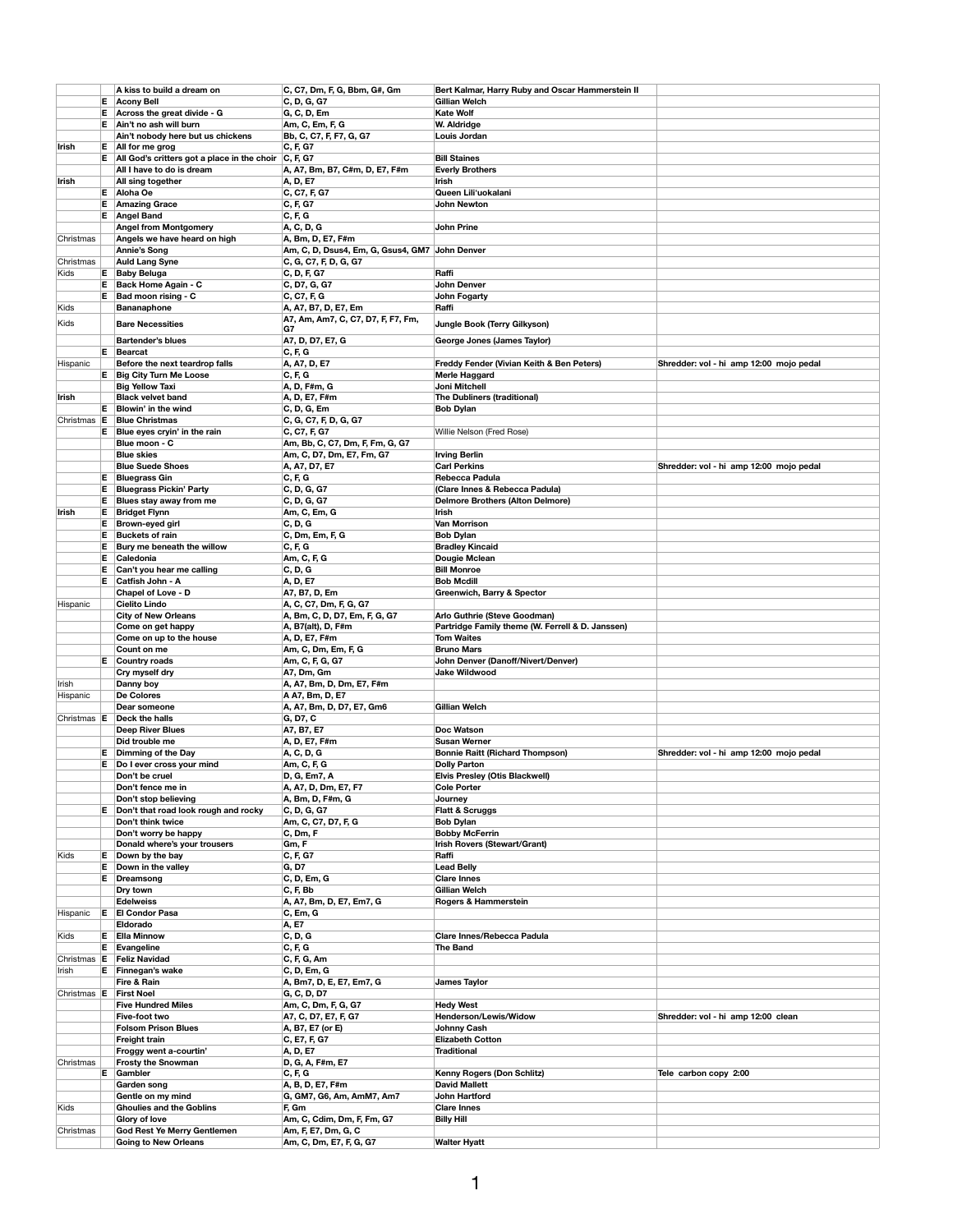|                        |    | <b>E</b> Goodnight Irene                                            | C, C7, F, G                                           | <b>Lead Belly</b>                                     |                                         |
|------------------------|----|---------------------------------------------------------------------|-------------------------------------------------------|-------------------------------------------------------|-----------------------------------------|
| Kids                   | Е. | <b>Great Green Gobs</b>                                             | C, F, G                                               |                                                       |                                         |
| Kids                   |    | $E$ Green Iguana bellyflop                                          | C, F, G7                                              | <b>Brent Holmes</b>                                   |                                         |
|                        | Е. | <b>Gulf Coast Highway</b>                                           | Am, C, F, G                                           | <b>Hooker/Griffith/Flowers</b>                        | Tele carbon copy 2:00                   |
|                        | Е. | Halelujah                                                           | Am, C, Em, F, G                                       | <b>Leonard Cohen</b>                                  | Shredder: vol - hi amp 12:00 mojo pedal |
|                        | Е. | Hand me down my walking cane                                        | C, D, G                                               | <b>James A. Bland</b>                                 |                                         |
|                        |    | Hang on little tomato                                               | A7, Bb, Bbm7, Caut, Dm, F, F7, G7                     | <b>Pink Martini</b>                                   |                                         |
|                        |    | <b>E</b> Happy birthday                                             | <b>C, F G7</b>                                        | <b>Traditional</b>                                    |                                         |
|                        |    | <b>Happy trails</b>                                                 | A7, C, C7, D7, Dm, F, G7, Gaug, Gdim Dale Evans       |                                                       |                                         |
| Christmas              |    | <b>Hark the Herald</b>                                              | Am, A7, C, D7, Dm, F, G, G7                           |                                                       |                                         |
|                        |    | <b>Harvest moon</b>                                                 | A7, A7sus4, D, D6, DM7, Em7, G                        | <b>Neil Young</b>                                     |                                         |
| Christms               |    | <b>Have a holly jolly Chrisstmas</b>                                | G, C, Bm, Em, D7                                      |                                                       |                                         |
| Christmas              |    | Have yourself a merry little Christmas                              | G, Em7, Am7, D7, B7, etc, etc.                        |                                                       |                                         |
|                        |    | He was a friend of mine                                             | Am, C, F, G, Gaug                                     | <b>Traditional</b>                                    |                                         |
|                        |    | Hey good-lookin'                                                    | A7, D, D7, E7, G                                      | <b>Hank Williams</b>                                  | Tele carbon copy 2:00 mojo              |
|                        |    | $E$ Hey, hey, hey                                                   | <b>C, D, G</b>                                        | <b>Woody Guthrie</b>                                  |                                         |
| Irish                  |    | <b>E</b> Hills of Connemara                                         | <b>C, D, G</b>                                        |                                                       |                                         |
|                        |    | Hit the road, Jack                                                  | Am, E7, F, G                                          | <b>Percy MAyfield</b>                                 |                                         |
|                        |    | $E$ Hobo's lullaby                                                  | C, D7, F, G                                           | <b>Woody Guthrie (Goebel Leon Reeves)</b>             |                                         |
| Christmas              |    | Home for the holidays                                               | A7, C, D#dim, D, D7, E7, Em, G, G7                    |                                                       |                                         |
|                        |    | <b>Home on the Range</b>                                            | Am, C, D7, F, Fm, G7                                  | <b>Daniel Kelley/Brewster Higley</b>                  |                                         |
|                        |    | House of the rising sun                                             | Am, C, D E7, F                                        | Gilbert/Hellerman/Hays                                |                                         |
|                        |    | I can't help falling in love with you                               | Am, B7, C, F, G, G7                                   | Peretti/Weiss, Creatore                               |                                         |
| Christmas              |    | I heard the bells on Christmas day                                  | Am, B7, C, D7, Em, G7, G7sus2 etc                     |                                                       |                                         |
| Christmas              |    | I saw mommy kissing Santa Claus                                     | G, C, D, A7, Em, Bm7, B7                              |                                                       |                                         |
|                        |    | I shall be released                                                 | C, Dm, Em                                             | <b>Bob Dylan</b>                                      |                                         |
|                        |    | E I still miss someone<br>I'll be home for Christmas                | C, D7, G                                              | <b>Johnny &amp; Roy Cash</b>                          |                                         |
| Christmas              |    |                                                                     | D, F#m, Em, A7, B, B7                                 |                                                       |                                         |
|                        |    | $E$  '   fly away                                                   | A, D, G                                               | <b>Albert E. Brumley</b>                              |                                         |
|                        |    | I'm an old cowhand                                                  | A, Bm, E7. F#m                                        | <b>Johnny Mercer</b>                                  |                                         |
|                        |    | I'm down to my last cigarette<br>I'm gonna sit right down and write | A, A7, D, E7                                          | <b>Walker &amp; Howard</b>                            |                                         |
|                        |    | myself a letter                                                     | A7, C, C6, C7, CM7, D, D7, Dm, E7, F,<br>Fm, Gaug, G7 | <b>Ahlert/Young</b>                                   |                                         |
|                        |    | $E$   I'm so lonesome I could cry                                   | C, C7, F, G7                                          | <b>Hank Williams</b>                                  |                                         |
|                        |    | I've been working on the railroad                                   | A, D, E7, G                                           | <b>Traditional</b>                                    |                                         |
| Christmas              |    | It came upon a midnight clear                                       | Am, C, D7, E7, F, G7                                  |                                                       |                                         |
| Christmas              |    | It's beginning to look a lot like Christmas D, F#m, Em, A7, B, B7   |                                                       |                                                       |                                         |
|                        |    | It's only a paper moon                                              | C, C7, Dm, D7, F, G7                                  | Arlen, Harburg, Rose                                  |                                         |
|                        |    | E Jambalaya                                                         | <b>F, C7</b>                                          | <b>Hank Williams</b>                                  |                                         |
| Christmas              |    | <b>Jingle Bell Rock</b>                                             | A7, Am7, C, Cm, D, D7, E7, G6, etc.                   |                                                       |                                         |
| Christmas $ E $        |    | Jingle Bells                                                        | C, F, G7, G                                           |                                                       |                                         |
| ∣lrish                 |    | $E$ Johnny Jump Up                                                  | Am, C, G                                              |                                                       |                                         |
|                        |    | E Jolene                                                            | Am, C, Em, G                                          | <b>Dolly Parton</b>                                   |                                         |
| Christmas E            |    | Jolly old St. Nicholas                                              | Am, C, Em, F, G, G7                                   |                                                       |                                         |
|                        |    | Just the two of us                                                  | B7, CM7, Dm, Em7, G7                                  | Grover Washington, Jr (Bill withers/Salter/MacDonald) |                                         |
|                        |    | <b>E</b> King of the Road                                           | <b>C, D, G</b>                                        | <b>Roger Miller</b>                                   |                                         |
|                        |    | $L-O-V-E$                                                           | Bb, C7, F, F7, Gm7                                    | Nat King Cole (Kaempfert/Gabler)                      |                                         |
|                        |    | Leaving Louisiana in the broad daylight                             | A, D, E7, Gbm                                         |                                                       |                                         |
|                        |    | $E$ Leaving on a jet plane                                          | C, F, G, G7                                           | <b>John Denver</b>                                    |                                         |
| Christmas   E          |    | Let it snow                                                         | C, g, G7, Dm, C7                                      |                                                       |                                         |
|                        | Е. | Let the mystery be                                                  | A, D, G                                               | <b>Iris Dement</b>                                    |                                         |
|                        | Е. | <b>Lion Sleeps Tonight</b>                                          | A, D, G                                               |                                                       |                                         |
|                        |    | Long black veil                                                     | C, G7, F                                              | <b>Lefty Frizzell (Dill, Wilkin)</b>                  |                                         |
|                        |    | <b>E</b> Look at Miss Ohio                                          | Am, C, F, G                                           | <b>Gillian Welch</b>                                  |                                         |
| <b>Irish</b>           |    | <b>Lord of the Dance</b>                                            | A, D, E7 F#m                                          |                                                       |                                         |
|                        |    | Love at the Five and Dime                                           | A, Bm, Bm7, Asus2, Asus4, D                           | <b>Nanci Griffith</b>                                 |                                         |
|                        |    | Love me tender                                                      | A7, B7, D, D7 E7 Gm                                   |                                                       |                                         |
|                        |    | Love potion #9                                                      | Am, Dm, C, E7, B7                                     | The Searchers (Leiber, Stoller)                       |                                         |
|                        |    | <b>E</b> Margaritaville                                             | C, D7, G, G7                                          | <b>Jimmy Buffett</b>                                  |                                         |
| Kids                   |    | <b>Marvelous toy</b>                                                | A, B7, D, E7                                          | Peter, Paul & Mary (Tom Paxton)                       |                                         |
| Christmas              |    | <b>Mele Kalikimaka</b>                                              | C, G, G7, Dm, C7                                      |                                                       |                                         |
|                        |    | E Mole in the ground                                                | C, D G                                                | <b>Traditional</b>                                    |                                         |
| Irish                  |    | <b>Molly Malone</b>                                                 | Am, C, Dm, Em, G                                      | <b>Traditional</b>                                    |                                         |
|                        |    | <b>Morning has broken</b>                                           | A#, Am, C, Dm, F, G7, Gm                              | <b>Cat Stephens (Eleanor Farjeon)</b>                 |                                         |
|                        |    | Move over, Mr. Gauguin                                              | A, A7 B, B#, C, D, G, G7, Gaug                        | <b>Michael Smith</b>                                  |                                         |
|                        |    | My blue heaven                                                      | A7, C, D7, E7, G                                      | <b>Donaldson/Whiting</b>                              |                                         |
|                        |    | $E$ My blue tears                                                   | C, F, G7                                              | <b>Dolly Parton</b>                                   |                                         |
|                        |    | My home in the sky                                                  | A, Dm, E7                                             | <b>Greg Brown</b>                                     |                                         |
|                        |    | My hometown                                                         | Am, C, F, G, Gsus                                     | <b>Bruce Springstine</b>                              |                                         |
|                        |    | E My little grass shack                                             | A7 C7 D7 F G7                                         | <b>Harrison/Cogswell/Noble</b>                        |                                         |
| Kids                   |    | <b>My Uncle</b>                                                     | A7, D, E7, G                                          | <b>Traditional</b>                                    |                                         |
| Irish                  |    | <b>Nancy Whiskey</b>                                                | AD E7 F#m                                             |                                                       |                                         |
|                        |    | <b>E</b> Nellie Cane                                                | CD Em G                                               | <b>Tim O'Brien</b>                                    |                                         |
|                        |    | $E$ Night rider's lament                                            | CD Em G                                               | <b>Jerry Jeff Walker</b><br><b>Clare Innes</b>        |                                         |
|                        |    | No shirt, no shoes, no cell service                                 | A, Asus4, B7, D, E7, F#m                              |                                                       |                                         |
| Christmas<br>Christmas |    | O Come all ye faithful<br>O Little town of Bethlehem                | Am, C, D, D7, Dm, F, G<br>A7, Am, C, Dm, E7, G        |                                                       |                                         |
|                        |    | $E$ Octopus's garden                                                | Am C F G7                                             | <b>Ringo Starr</b>                                    |                                         |
|                        |    |                                                                     | Abdim A7 Am Bb C7 D D7 Eb7 F G7                       |                                                       |                                         |
|                        |    | On a slow boat to China                                             | Gm7 Gm F6                                             | <b>Frank Loesser</b>                                  |                                         |
|                        |    | $E$ On and on                                                       | C D G                                                 | <b>Bill Monroe</b>                                    |                                         |
|                        |    | On the road again                                                   | A B7 C D7 G G7 Gb                                     | <b>Willie Nelson</b>                                  |                                         |
|                        |    | On the sunny side of the street                                     | A Am B7 C D D7 Em G G7                                | McHugh/Fields                                         |                                         |
|                        |    | $E$ On top of spaghetti                                             | C D G                                                 | <b>Sharon Rith</b>                                    |                                         |
|                        |    | One little song                                                     | Am Am7 Bm Dm D7 G                                     | <b>Gillian Welch</b>                                  |                                         |
|                        |    | One more dollar                                                     | <b>Bb D Dm F</b>                                      | <b>Gillian Welch</b>                                  |                                         |
| Irish                  |    | $E$ Orange and the green                                            | <b>CD7G</b>                                           |                                                       |                                         |
|                        |    | $E$ Orphan girl                                                     | C D G                                                 | <b>Gillian Welch</b>                                  |                                         |
|                        |    | Over the rainbow - Iz style - G                                     | Am Bm B7 C D Em G                                     | Israel kamakawiwo'ole                                 |                                         |
|                        |    | <b>E</b> Paper wings                                                | A, C, D, G                                            |                                                       |                                         |
| Irish                  |    | <b>Parting glass</b>                                                | A D E7 F#m                                            | <b>Traditional</b>                                    |                                         |
|                        |    | E Please don't bury me                                              | C C7 D7 F G G7                                        | <b>John Prine</b>                                     |                                         |
|                        |    | E Puff, the Magic Dragon                                            | Am C D7 Em F G7                                       | Peter, Paul & Mary (Lipton/Yarrow)                    |                                         |